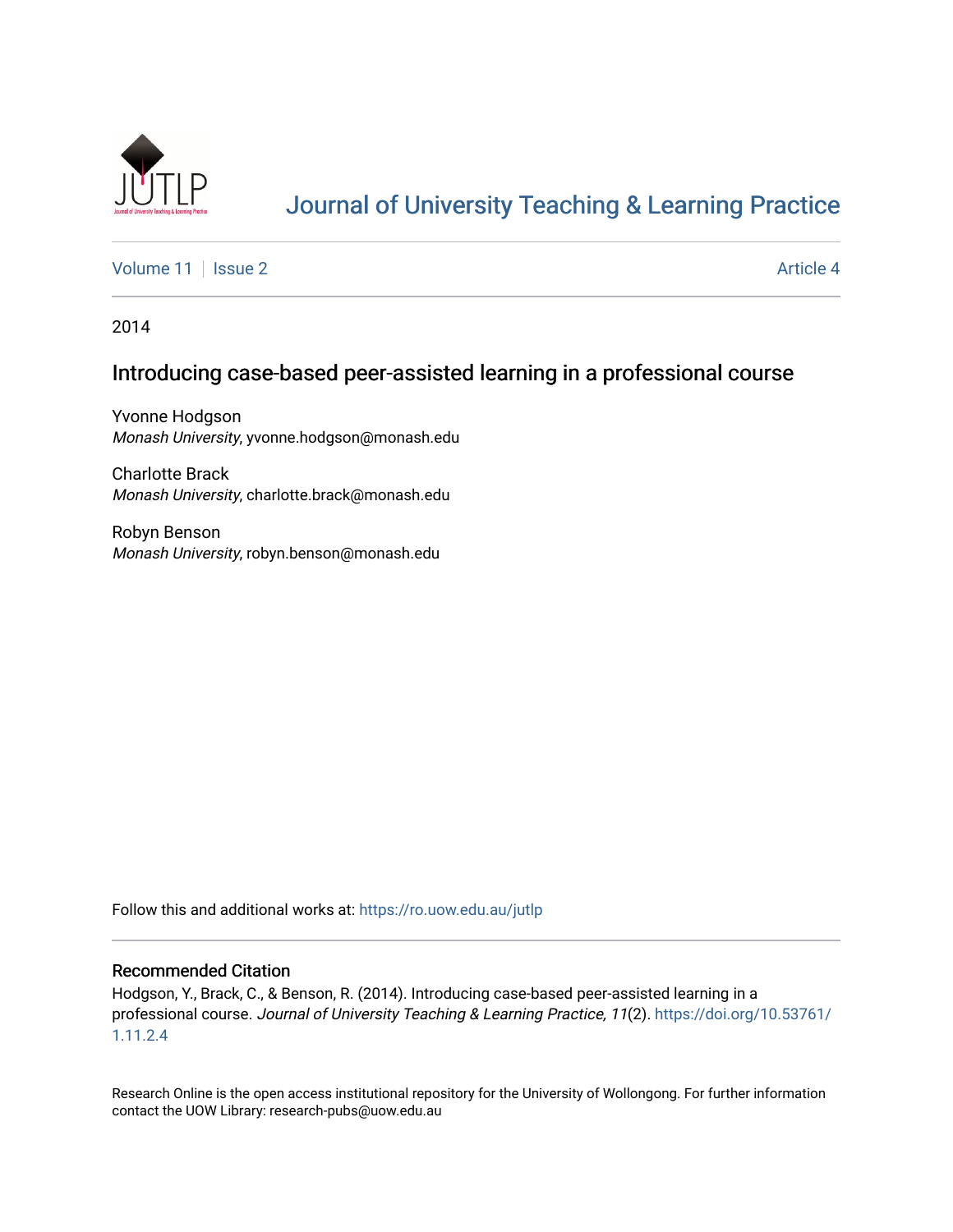# Introducing case-based peer-assisted learning in a professional course

# **Abstract**

This paper describes students' experience of participating in a case-based peer-assisted learning (PAL) program in order to examine whether the approach is pedagogically effective and likely to contribute to students' professional development. It presents the findings of a study which examined the integration of PAL and case-based learning (CBL) in a multidisciplinary radiologic biology unit as part of an undergraduate degree program in Radiography and Medical Imaging. The study indicated the value of students working together in small groups to prepare and offer a case-based tutorial for their peers, with the cases offering a focus for their research and teaching in the multidisciplinary context. Working in groups and peer teaching were the most beneficial aspects of the program for enhancing student learning. The program involved three episodes of peer assessment (assessing teaching, assessing learning and assessing contributions to group work), with the first of these contributing most to the program, though further development and exploration of the latter two aspects are needed. The integration of PAL with CBL provided a 'real world' context for teaching and learning. Students recognised that interacting with peers would be an important aspect of their professional lives and that the program offered them opportunities to prepare for this. Implementation and evaluation of this approach with other groups of students in vocational and non-vocational courses would determine its broader pedagogical effectiveness.

# Keywords

case-based learning, peer assessment, peer-assisted learning, peer teaching, undergraduate radiography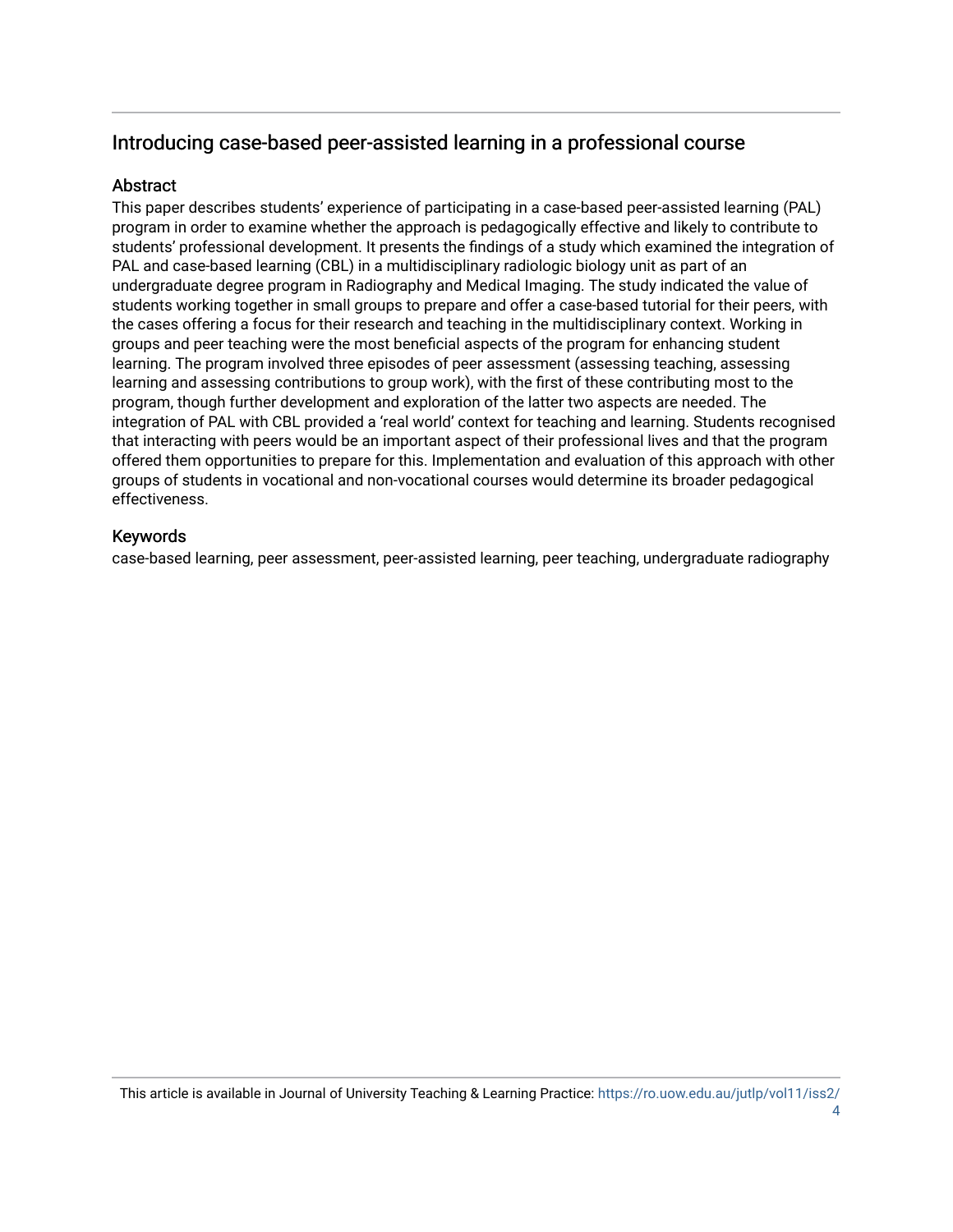

# [Journal of University Teaching & Learning Practice](https://ro.uow.edu.au/jutlp)

[Volume 11](https://ro.uow.edu.au/jutlp/vol11) | [Issue 2](https://ro.uow.edu.au/jutlp/vol11/iss2) Article 4

2014

# Introducing case-based peer-assisted learning in a professional course

Yvonne Hodgson Monash University, yvonne.hodgson@monash.edu

Charlotte Brack Monash University, charlotte.brack@monash.edu

Robyn Benson Monash University, robyn.benson@monash.edu

Follow this and additional works at: [https://ro.uow.edu.au/jutlp](https://ro.uow.edu.au/jutlp?utm_source=ro.uow.edu.au%2Fjutlp%2Fvol11%2Fiss2%2F4&utm_medium=PDF&utm_campaign=PDFCoverPages) 

## Recommended Citation

Hodgson, Y., Brack, C., & Benson, R. (2014). Introducing case-based peer-assisted learning in a professional course. Journal of University Teaching & Learning Practice, 11(2). [https://ro.uow.edu.au/](https://ro.uow.edu.au/jutlp/vol11/iss2/4?utm_source=ro.uow.edu.au%2Fjutlp%2Fvol11%2Fiss2%2F4&utm_medium=PDF&utm_campaign=PDFCoverPages) [jutlp/vol11/iss2/4](https://ro.uow.edu.au/jutlp/vol11/iss2/4?utm_source=ro.uow.edu.au%2Fjutlp%2Fvol11%2Fiss2%2F4&utm_medium=PDF&utm_campaign=PDFCoverPages) 

Research Online is the open access institutional repository for the University of Wollongong. For further information contact the UOW Library: research-pubs@uow.edu.au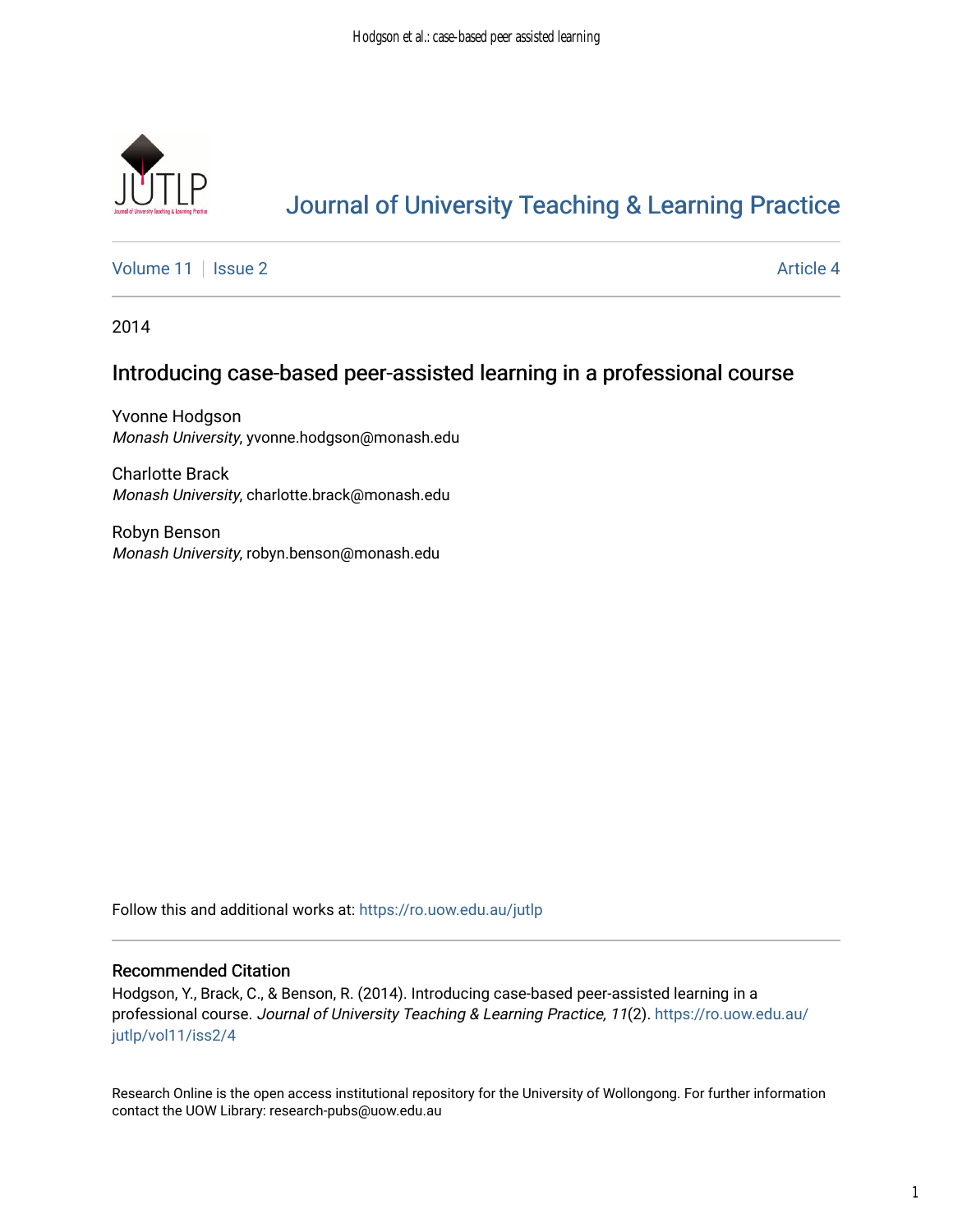# Introducing case-based peer-assisted learning in a professional course

## Abstract

This paper describes students' experience of participating in a case-based peer-assisted learning (PAL) program in order to examine whether the approach is pedagogically effective and likely to contribute to students' professional development. It presents the findings of a study which examined the integration of PAL and case-based learning (CBL) in a multidisciplinary radiologic biology unit as part of an undergraduate degree program in Radiography and Medical Imaging. The study indicated the value of students working together in small groups to prepare and offer a case-based tutorial for their peers, with the cases offering a focus for their research and teaching in the multidisciplinary context. Working in groups and peer teaching were the most beneficial aspects of the program for enhancing student learning. The program involved three episodes of peer assessment (assessing teaching, assessing learning and assessing contributions to group work), with the first of these contributing most to the program, though further development and exploration of the latter two aspects are needed. The integration of PAL with CBL provided a 'real world' context for teaching and learning. Students recognised that interacting with peers would be an important aspect of their professional lives and that the program offered them opportunities to prepare for this. Implementation and evaluation of this approach with other groups of students in vocational and non-vocational courses would determine its broader pedagogical effectiveness.

## Keywords

case-based learning, peer assessment, peer-assisted learning, peer teaching, undergraduate radiography

This article is available in Journal of University Teaching & Learning Practice: [https://ro.uow.edu.au/jutlp/vol11/iss2/](https://ro.uow.edu.au/jutlp/vol11/iss2/4) [4](https://ro.uow.edu.au/jutlp/vol11/iss2/4)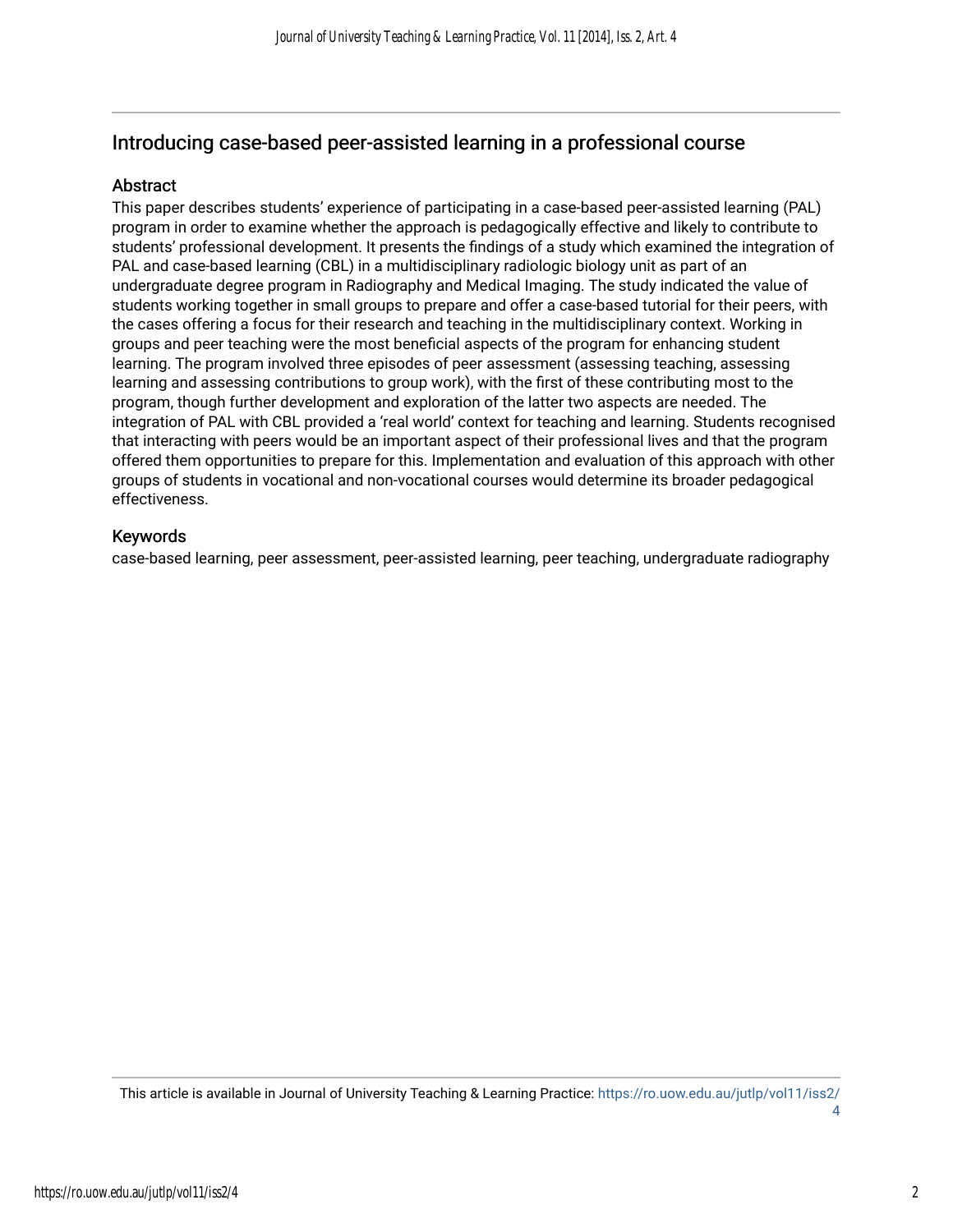### **Introduction**

This paper describes an innovation in the Bachelor of Radiography and Medical Imaging course at an Australian university. The four-year vocational course consists of 30 core units of study, successful completion of which qualifies graduates to practise as radiographers. Four units focus on radiologic biology, where the disciplines of anatomy, physiology, pathology and pharmacology are taught alongside the relevant imaging techniques employed in the clinic to make a diagnosis. Radiologic Biology 3 occurs in the first semester of the second year of the course and covers the systems of the body. In this unit, peer-assisted learning (PAL) is used in conjunction with case-based learning (CBL) to integrate the theoretical content of the multiple disciplines contributing to the unit.

## **Conceptual Background**

The following concepts related to peer teaching, learning and assessment and case-based learning informed the development of the PAL/CBL program.

#### **Peer Teaching and Learning in Higher Education**

The idea that knowledge is constructed via social discourse is integral to the process of peers learning from each other. The concept of a zone of proximal development (Vygotsky 1978) suggests that social interaction facilitates learning. Discussion with each other provides students with opportunities to test their ideas, assimilate the ideas of others and build a deeper understanding of what they are learning (Corden 2001; Weber et al. 2008). Topping (2005, p. 631) defines peer learning as "the acquisition of knowledge and skill through active helping and supporting among status equals or matched companions…[which] involves people from similar social groupings who are not professional teachers helping each other to learn and learning themselves by so doing".

The benefits of peer learning include enhancing cognitive development, motivation and confidence (Hammond et al. 2010; Kibble 2009; McLuckie & Topping 2004; Ten Cate & Durning 2007; Topping 2005). Benefits come from questioning, answering, discussing, clarifying, giving examples and giving and receiving feedback (Khaw et al. 2011; Topping & Ehly 1998). Peer-assisted learning (PAL) may involve higher-level students supporting firstyear or lower level students (Kam et al. 2010; Longfellow et al. 2008) or same level peers. Ladyshewsky and Gardner (2008) studied same-level, final-year physiotherapy students undertaking clinical placements, and found that PAL used in conjunction with blogging had a positive effect on participants' reflective practice, heightening their learning and integrating theory into practice. McLuckie and Topping (2004) compared same-level, face-to-face peer tutoring to online peer tutoring and found that merely providing a means for interaction was insufficient, and that tools for supporting and scaffolding the teaching aspect of PAL were required.

Topping (2005) lists training of staff and students as one of 12 points to be considered for a successful PAL program. Although studies of near-level peers have documented various forms of training for peer tutors, few studies have reported this for same-level peers. Tariq (2005) implemented a training schedule for same-level peer tutors in a large class of first-year bioscience students and found that the peer tutors valued the training, gaining confidence that contributed to the success of that PAL program.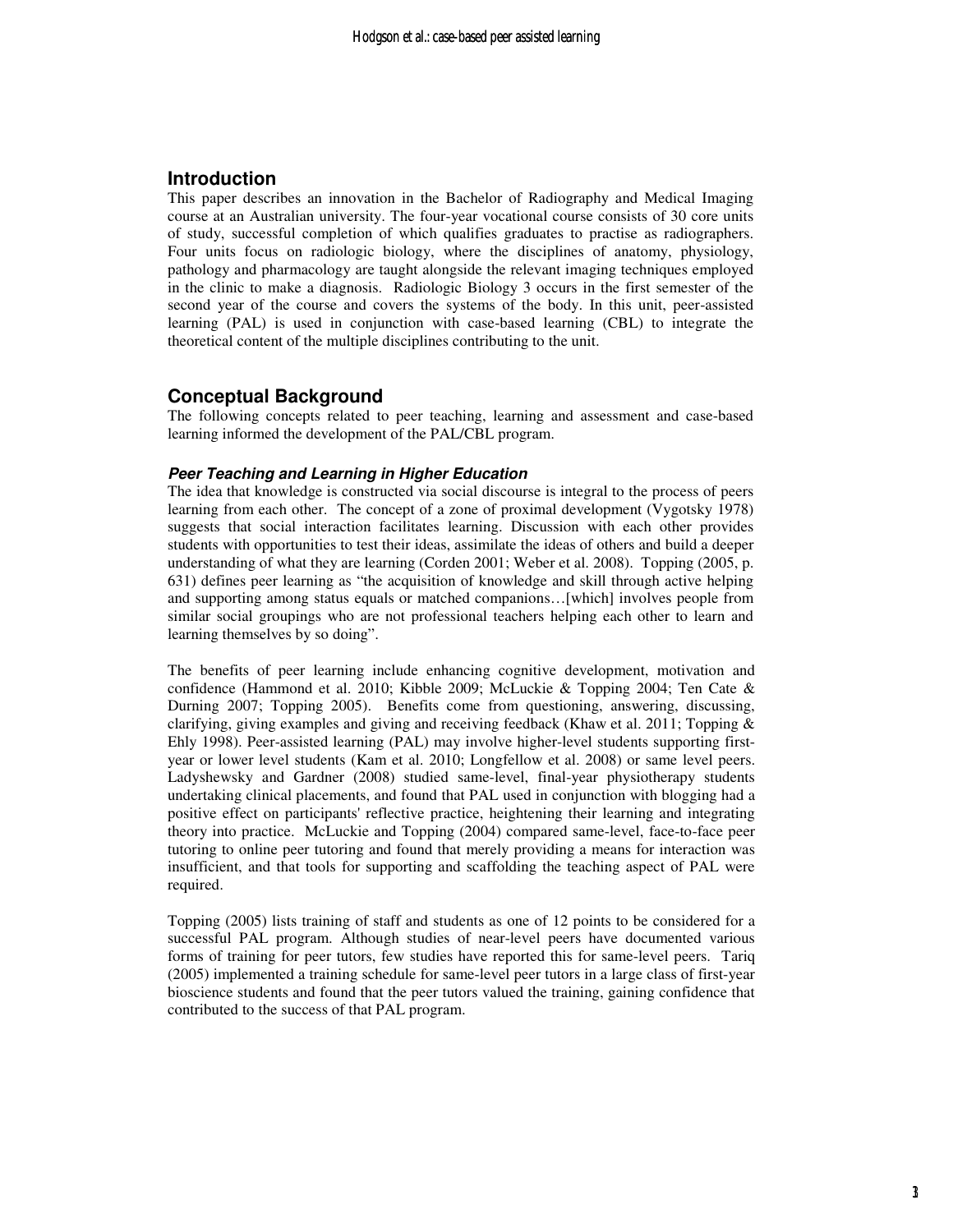#### **Peer Assessment**

Assessment practices have a powerful effect on student learning and should be aligned with teaching and learning approaches (Biggs & Tang 2007). Boud, Cohen and Sampson (1999) suggested that assessment of peer learning in authentic ways enhances the success of the approach in terms of students' acceptance and learning. In contrast, the use of individual assessment in conjunction with peer learning and group work can create competition between group members and undermine the benefits of peer learning (Kommalage & Imbulgoda 2010).

Peer assessment "requires students to provide feedback or grades (or both) to their peers on a product or a performance" (Falchikov 2007, p132). It contributes to learning for both assessor and assessed (Boud, Cohen & Sampson 1999). In a formative mode, peer assessment has value through students learning together (Falchikov 2005; Gurkas et al. 2008; Khaw et al. 2011), which contributes to a range of learning skills (such as critical reflection and providing, acting on and integrating feedback), while summative peer assessment involves additional skills relating to the measurement of achievement (Bloxham & West 2004). Peer assessment of an individual's contribution to group work has been shown to encourage student participation provided the method of peer assessment is fair and the students' submissions are confidential (Kench et al. 2009). This approach can be used for summative assessment of group work (Falchikov 2007).

Peer assessment is an important factor in engaging students with learning (Taras 2010). It has been shown to be beneficial to students' learning in the workplace (Falchikov 2007) and to their development as professionals (Vu & Dall'Alba 2007). Peer assessment helps prepare students for the socially constructed and highly situated nature of learning in work and life settings (Boud  $&$  Falchikov 2006), which, in the health professional field, frequently involves working collaboratively with others.

#### **Case-based Learning**

Case-based learning (CBL), as a form of situated cognition (Brown, Collins & Duguid 1989), is an effective means of combining both activity and context in learning because it requires the learner to apply knowledge to an "authentic" (real-world) task, offering similar benefits to problem-based learning (Boud & Feletti 1997; Williams 2009). Students, in discussing and applying theoretical content to practice, learn more deeply and have opportunities to clarify misunderstandings. A common feature of CBL in health professional education is the alignment of theoretical learning in the formal university setting with that experienced by students in their clinical placements. CBL has been used by health educators to teach clinical reasoning skills to nursing students (Thomas et al. 2001), encourage medical students to develop independent learning skills and a deeper understanding of specific topics (Peplow 1996, 1998) and facilitate inter-professional learning (Curran et al. 2008). Mattick and Knight (2009) used cases to integrate multiple disciplines and provide a vocational aspect to learning. They found that students' approaches to study were influenced by the perceived relevance of the learning task to the real world of a medical practitioner.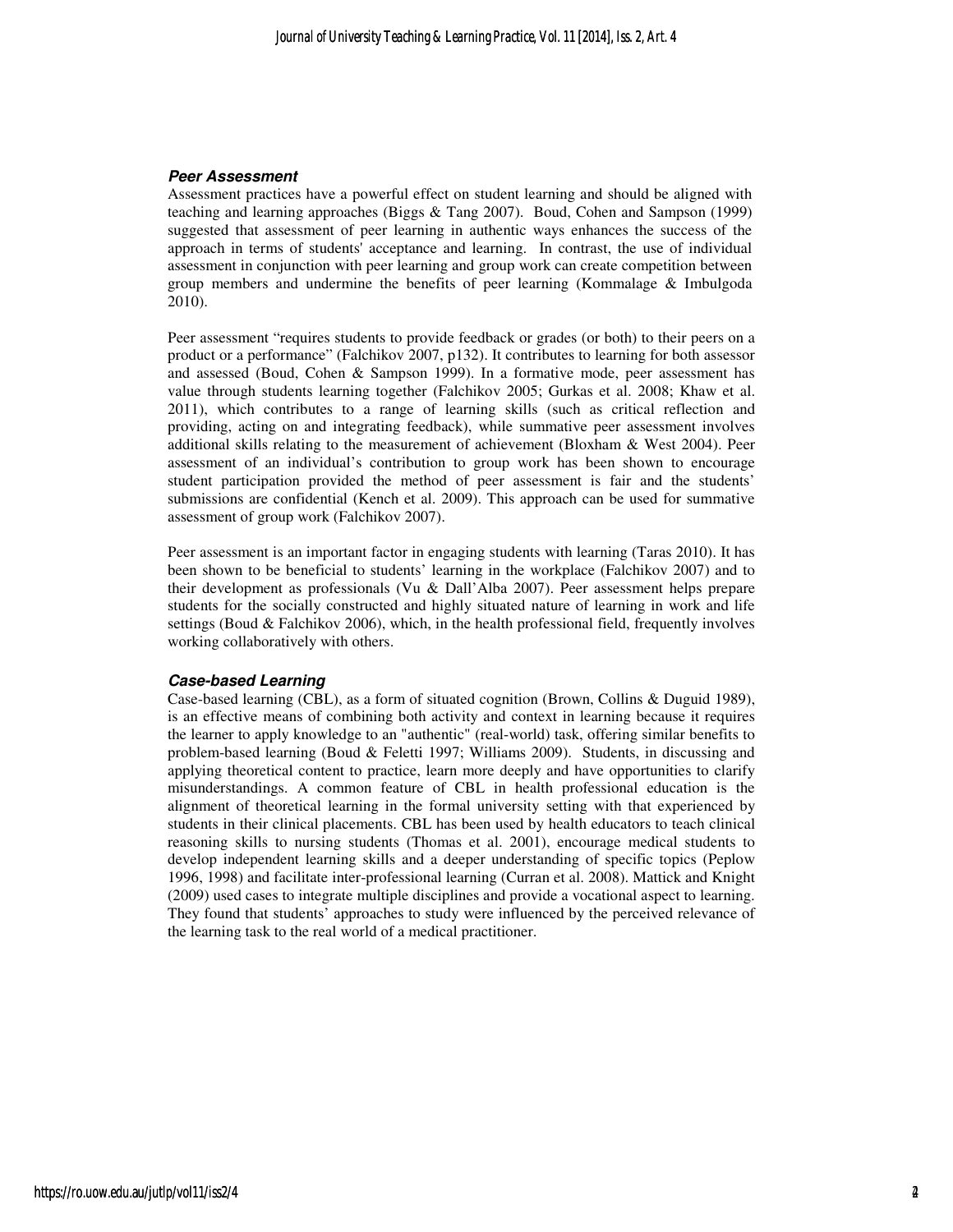# **The Program**

#### **Integrating PAL and CBL**

The PAL program was introduced for a series of weekly case studies in the radiologic biology unit. Each student worked in a small, self-selected group of four to five students (small PAL group) to research their patient case, and plan and offer an interactive tutorial for the class (large PAL group). There were six phases of the PAL/CBL program (Figure 1). The activities in each phase are outlined below.



Figure 1: PAL program for the case-study tutorials in radiologic biology

*1. Research case and design tutorial:* Students in their small PAL group researched their selected case study and designed an interactive tutorial for their peers in the large PAL group.

*2. Offer interactive tutorial:* The small PAL group offered a 30-minute interactive tutorial to the large PAL group.

*3. Assess peer learning:* As part of the tutorial, the small PAL group assessed the learning of their peers in the large PAL group using formative-assessment items they had designed.

*4. Assess peer teaching:* Students in the large PAL group provided anonymous peer feedback to the small PAL group about the case tutorial via a paper-based feedback form designed and collected by staff. Students used a four-point scale to answer questions about the presentation of the case. The marks contributed a minor component (2.5%) to the summative assessment of the PAL/CBL program (15% of overall unit mark). Students were also asked to write comments on what they liked about the tutorial and how it could be improved.

*5. Reflect on feedback:* The completed feedback forms were given to the small PAL group members during a debriefing session with a staff member.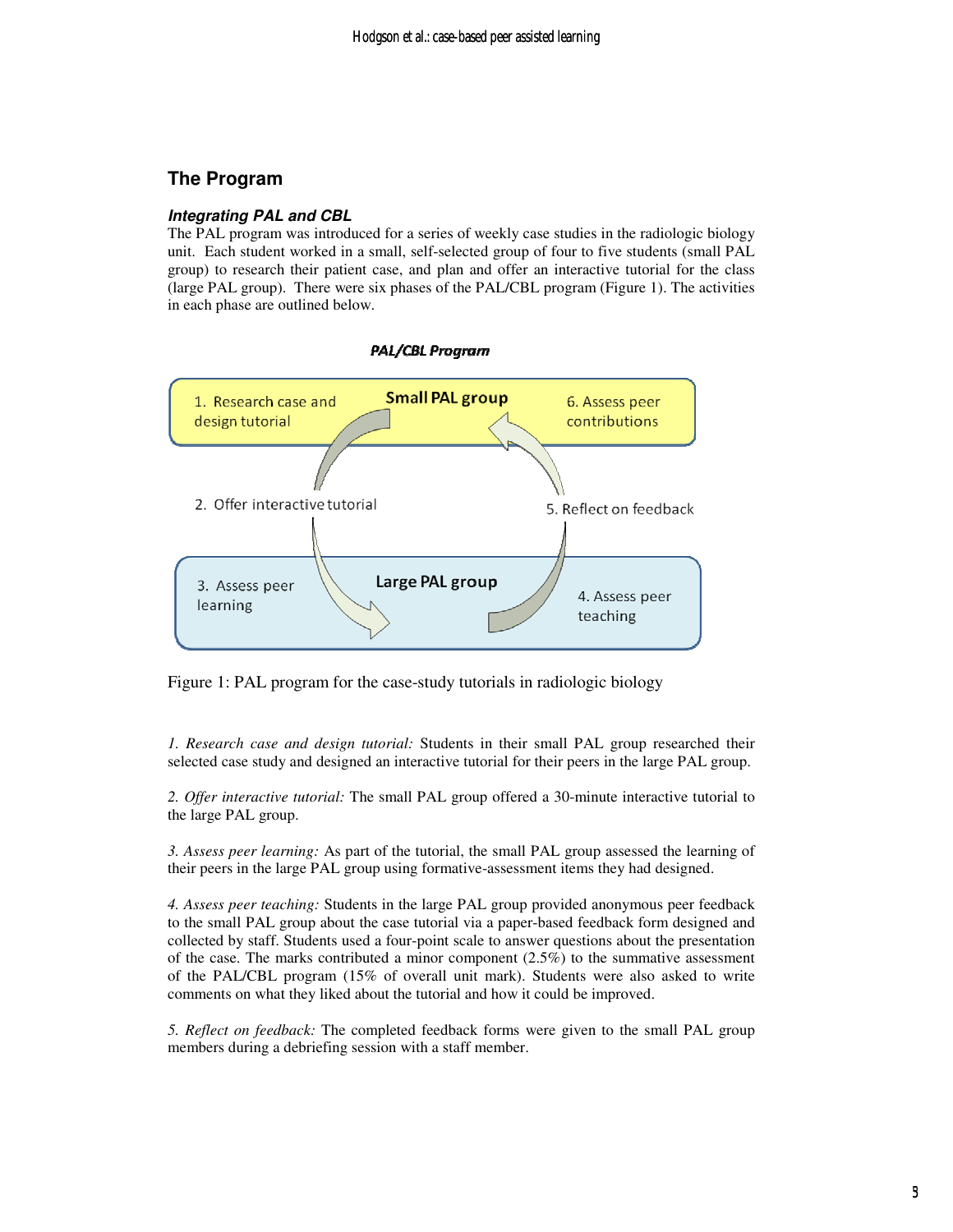*6. Assess peer contributions:* The small PAL group used the information from the assessment of peer learning and the peer assessment of teaching to write a short (two-page) reflective group report about their tutorial. Students in the group submitted a confidential assessment of the small PAL group work in which they rated the contributions and the professionalism of their peers in undertaking the research, preparing and offering the case tutorial. This played a minor role in summative assessment.

Cases reflected the theoretical content of the weekly lectures and were sourced by teaching staff from websites of universities, which permitted their use for educational purposes. All cases included an imaging aspect related to the diagnosis or the treatment of the particular disease. They were chosen to provide contexts that reflected how the knowledge would be used in real life, and to support collaborative construction of knowledge relating to the multidisciplinary aspects of the unit. For example, one case focused on deep vein thrombosis (DVT) in a young woman who had previously changed her contraceptive-pill prescription. This case was developed from a real-life incident published in a newspaper (The Scotsman 2004) and involved the integration of the physiology of blood clotting, the pathology of abnormal blood clotting, the anatomy of the cardiovascular system and the imaging techniques used to diagnose DVT. Teaching staff reviewed and modified information on cases to suit the learning objectives.

#### **Supporting Students in the PAL/CBL Program**

Students were supported in the PAL/CBL program in three main ways.

*Introducing the PAL/CBL program:* In a lecture during the first week of the unit students were introduced to pedagogical research relating to PAL, the details of the PAL/CBL program and the assessment arrangements that would be implemented.

*Providing teaching support:* A two-hour information session provided students with theoretical information and advice about teaching practice. This included information on learning styles, learning objectives, assessment of learning, alignment of assessment with objectives, teaching activities and how to plan a teaching session.

*Case briefing:* In the week before each scheduled tutorial the small PAL group discussed the case with an academic case leader, along with strategies for the interactive tutorial and the assessment of the learning of peers in the large PAL group.

#### **Aims of the Study**

In this paper we consider responses to the following research questions, based on the results of a study approved by the University Human Ethics Committee that was implemented to investigate the effectiveness of the PAL/CBL program:

- What was the students' experience of participation in case-based PAL?
- What were the students' experiences of teaching, learning and assessment in the PAL/CBL program?
- Is integrating CBL and PAL an effective pedagogical approach?
- Is the use of case-based PAL an effective way to prepare students for the workplace?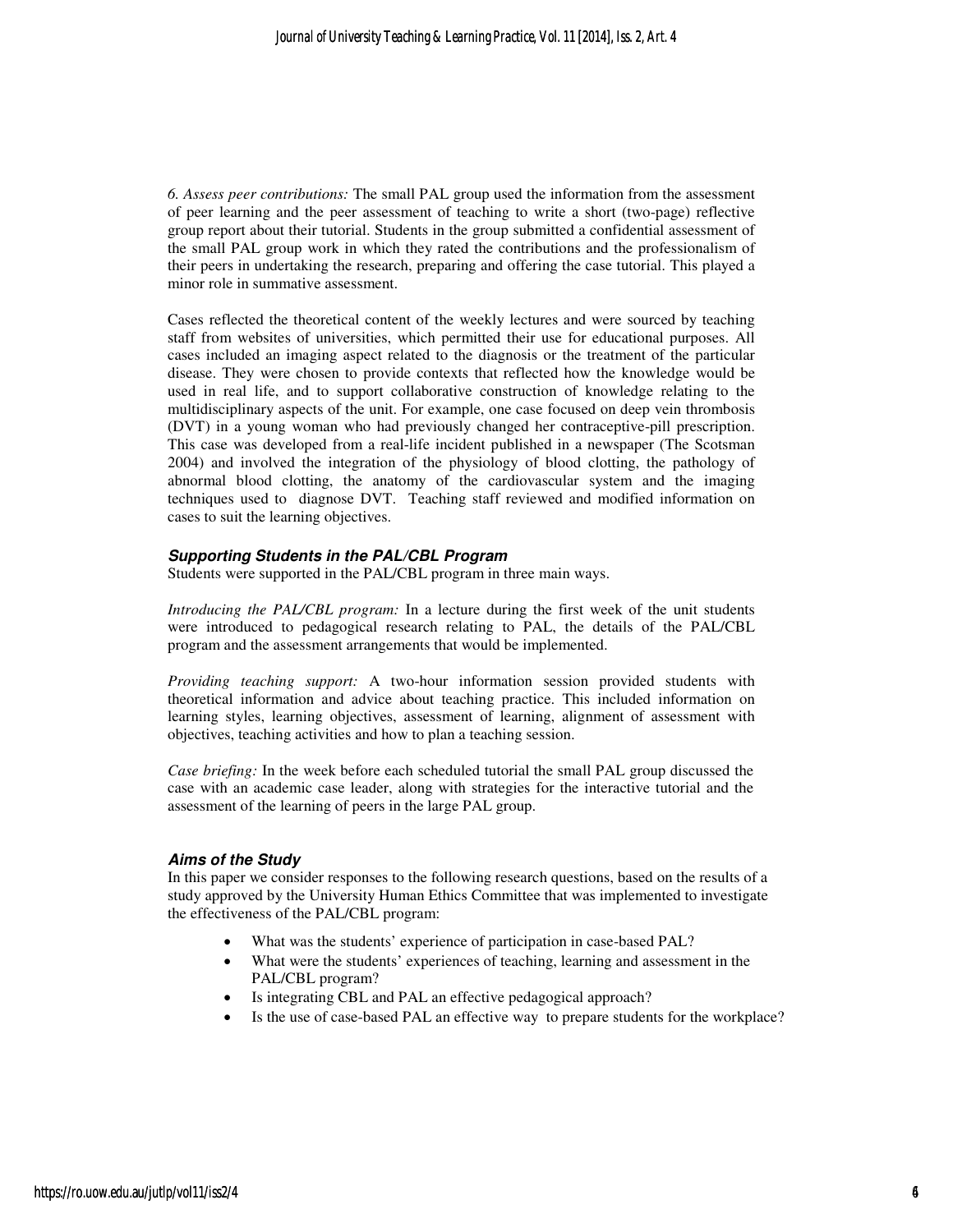# **Method**

Quantitative data was collected using a questionnaire based on that of Houston and Lazenbatt (1996), which was administered by an independent administrative staff member at the completion of the PAL/CBL program. Closed-answer items used a five-point Likert scale. Open-ended questions asked students to explain aspects of the program they enjoyed most and least. The questionnaire contained three sections: (1) learning as member of the large PAL group; (2) learning from preparing and teaching the case; and (3) experience of peer assessment. Responses to the questionnaire items were analysed to identify means, standard deviations and percentages (strongly agree plus agree) from the Likert scale. Quantitative data was also collected from the student assessment of peer contributions to the small PAL group work.

Qualitative data was collected from three sources: the open-ended items on the student questionnaire; semi-structured questions that guided the weekly debriefing session; and an end-of-semester focus group. The debriefing sessions and the focus group were facilitated by academic staff members who were not involved with teaching in the unit.

Questions guiding the weekly debriefing sessions were:

- 1. What did you learn as part of a group in preparing and offering the tutorial?
- 2. What did you learn from teaching your peers?
- 3. What did you learn from assessing your peers?
- 4. What did you learn from the feedback provided by your peers?
- 5. Which aspect of the PAL/CBL program contributed most to your learning?
- 6. Was there anything else that you learned from the PAL/CBL program?

The focus group was held during the last week of semester. It was framed by prompts on the student role as a teacher (in preparing and offering the tutorial), as a learner (participating in and reflecting on the tutorial) and as a participant in a group. Participants were asked how they experienced the program in their small-group and large-group roles.

Qualitative data from these sources were thematically analysed following the five phases described by Braun and Clarke (2006). Each of the data sets was initially transcribed and examined by one author (phase 1) who systematically coded response patterns, collating data relevant to each code and organising data into meaningful groups (phase 2). The analysis was theory-driven, with data sets constructed by mapping codes broadly to aspects of PAL and CBL addressed in the debriefing and focus-group sessions. Data sets were examined by the two other authors, and coding challenged and refined. Coded data was collated into potential themes and sub-themes and all data was compiled per theme using tables (phase 3). Each author checked the relevance of themes in relation to the coded extracts and the entire data set, and a thematic map was generated (phase 4). The specific themes, their definitions and names and their relation to the research questions were refined in an iterative process of review by all authors. Extracts from the data were then selected, relating them back to the analysis of the research questions and literature (phase 5). Rigour was addressed through the iterative nature of analysis and review.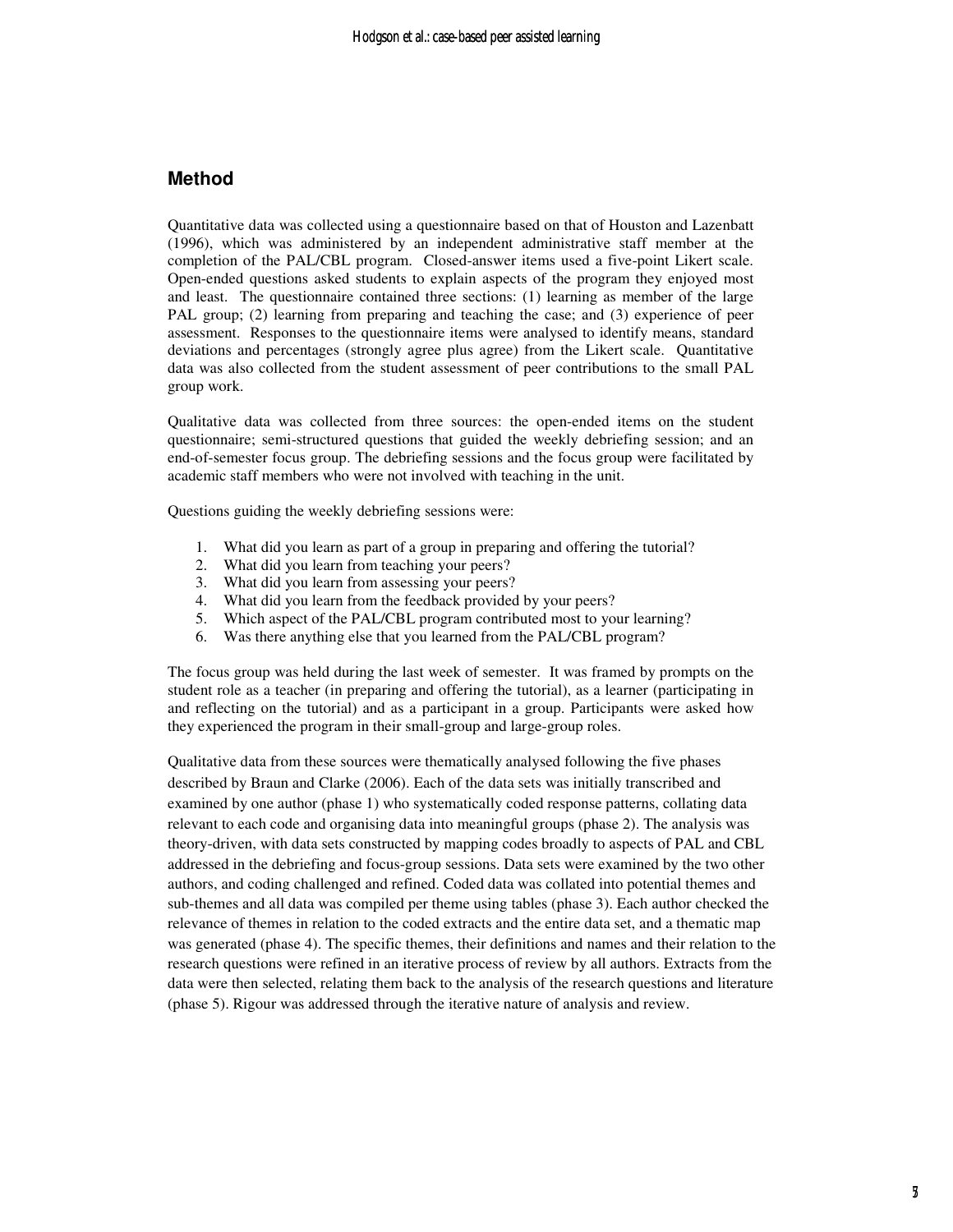## **Results**

#### **Questionnaire – Quantitative Results**

Forty-seven of the 57 enrolled students (82.4%) completed the questionnaire. Responses to learning as a member of the large PAL group are shown in Table 1. The majority of students found the PAL cases enjoyable (91.5%), interesting (100.0%) and relevant (80.9%), and felt that peer learning was a valuable experience (70.2%), with the cases reinforcing their own learning (70.2%). Students were less positive about their peers' teaching when thinking about how much they had learned from the tutorial (Item 10, mean 3.49), and were ambivalent about whether their peers' tutorials motivated them to learn more (51.1%) and helped them become more capable students  $(51.1\%)$ .

| Item <sup>*</sup> |                                                                                                                         | mean | <b>SD</b> | % agree |
|-------------------|-------------------------------------------------------------------------------------------------------------------------|------|-----------|---------|
|                   | I found the PAL case study tutorials enjoyable.                                                                         | 4.23 | 0.60      | 91.5%   |
| $\overline{2}$    | I found peer learning a valuable experience.                                                                            | 3.83 | 0.70      | 70.2%   |
| 3                 | The case studies were interesting.                                                                                      | 4.13 | 0.34      | 100.0%  |
| 4                 | The case studies were relevant.                                                                                         | 3.98 | 0.68      | 80.9%   |
| 5                 | The case studies reinforced my own learning.                                                                            | 3.83 | 0.76      | 70.2%   |
| 6                 | The case studies motivated me to learn more about the<br>disease.                                                       | 3.51 | 0.93      | 51.1%   |
| 9                 | I feel that I am a more capable student having gone through<br>this program of peer assisted learning.                  | 3.53 | 0.80      | 51.1%   |
| 10                | On a scale of 1-5, how much did you learn from your peers<br>case study tutorials (5 learned a lot, 1 learned nothing)? | 3.49 | 0.78      | N/A     |

*Table 1: Learning from the PAL case study tutorials – being a member of the large PAL group* 

*\*Items 7 and 8 are excluded from this table because they were open-ended.* 

Responses to learning as a member of the small PAL group (Table 2) revealed that most students found it easy to work collaboratively (76.6%), and felt strongly that being able to choose their group enabled them to work well as part of the team (78.3%). They rated highly their peers' ability to meet their learning needs (Item 18, mean 4.04) and their learning from peers (Item 20, mean 4.06). When learning in the small PAL group, most students felt that they were developing higher-order cognitive skills (89.4% and 93.5%) and were able to complete complex tasks (95.7%), learning more broadly than if they had worked on their own (70.2%). Most students (91.5%) stated that they gained a deeper understanding of the case from teaching their peers. Sixty-six percent of students stated that they enjoyed teaching their peers. Fewer students agreed that in researching their topic they drew on their prior learning (57.4%) or wanted to learn more about the topic (57.4%), and only 42.6 percent agreed that their communication skills improved as a result of participation in the case-study tutorial.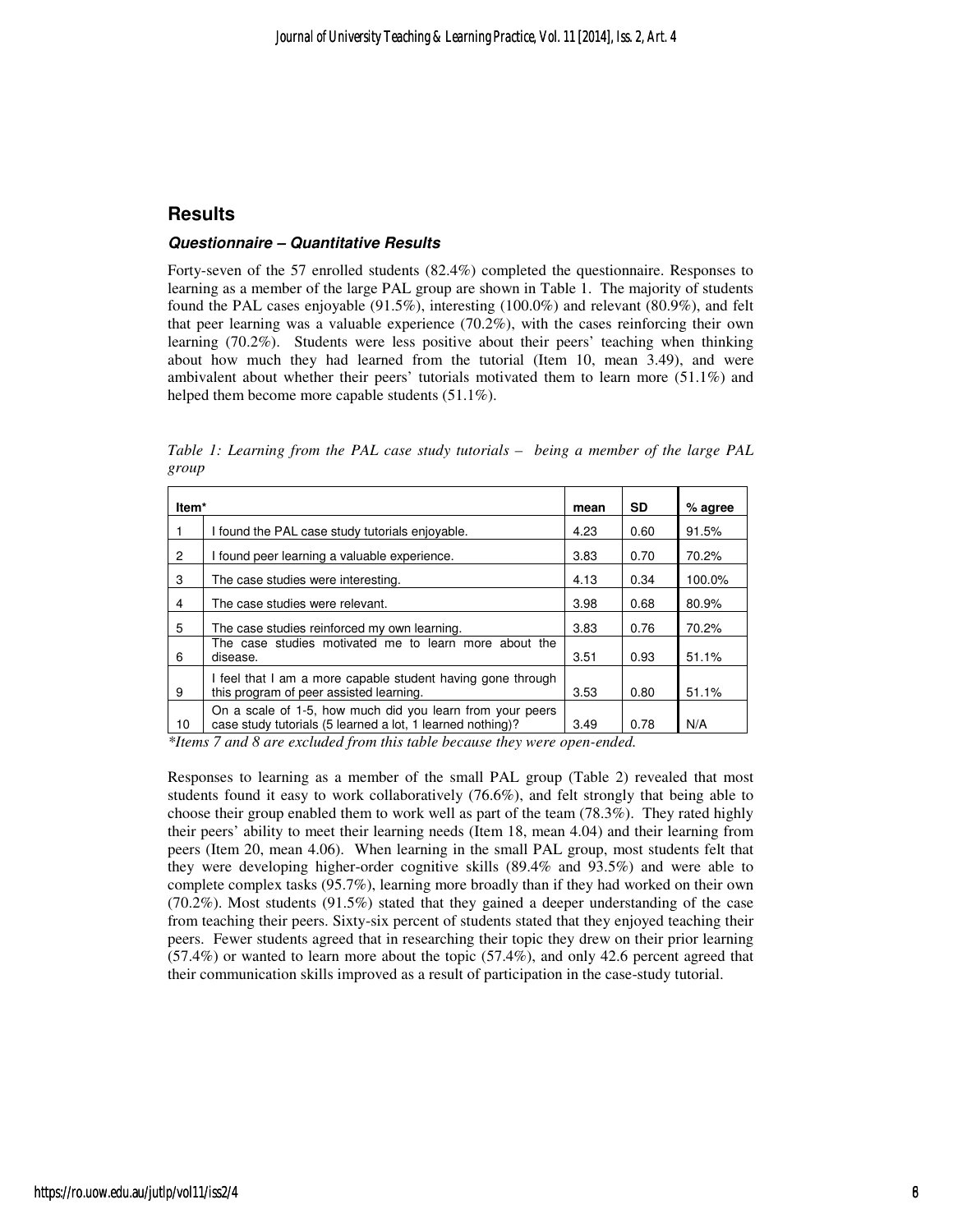|                   |                                                                                                                                                                        |      | <b>SD</b> | %     |
|-------------------|------------------------------------------------------------------------------------------------------------------------------------------------------------------------|------|-----------|-------|
| Item <sup>*</sup> |                                                                                                                                                                        | mean |           | agree |
| 14                | I found it easy to work collaboratively in my small PAL group.                                                                                                         | 4.06 | 0.84      | 76.6% |
| 15                | Choosing my small PAL group enabled me to work well as<br>part of a team.                                                                                              | 4.06 | 1.09      | 78.3% |
| 18                | On a scale of 1-5, my small PAL group's ability to meet my<br>individual learning needs was: $(5 = 1, 1)$ = poor).                                                     | 4.04 | 0.81      | N/A   |
| 20                | On a scale of 1-5, how much did you learn from the other<br>members in your small PAL group $(5 =$ learnt a great deal, $1 =$<br>learnt nothing)?                      | 4.06 | 0.76      | N/A   |
| 21                | I enjoyed teaching my peers.                                                                                                                                           | 3.81 | 0.74      | 66.0% |
| 22                | I gained a deeper understanding of the case because I had to<br>teach it to my peers.                                                                                  | 4.36 | 0.64      | 91.5% |
| 23                | In researching the material for the case study tutorial, I drew<br>on my prior learning and experience in the radiography<br>course.                                   | 3.66 | 0.96      | 57.4% |
| 24                | I found myself wanting to learn more about the topic I<br>researched.                                                                                                  | 3.70 | 0.81      | 57.4% |
| 25                | I made judgments regarding the validity of the information I<br>used.                                                                                                  | 4.17 | 0.60      | 89.4% |
| 26                | Preparation of the case-study tutorial required me to<br>use/develop interpretive skills.                                                                              | 4.04 | 0.83      | 93.5% |
| 27                | When I was working in my small PAL group, I appreciated the<br>benefits of teamwork to carry out complex tasks.                                                        | 4.38 | 0.57      | 95.7% |
| 28                | When I was working in my small PAL group, I learnt more<br>broadly about my topic area than if I had simply studied on my<br>own.                                      | 4.02 | 0.90      | 70.2% |
| 29                | I used a range of resources to research my case-study tutorial.<br>including textbooks, journal articles, web-sites, human<br>resources, television, radio and others. | 4.21 | 0.88      | 83.0% |
| 30                | As a result of my participation in the case study tutorial, my<br>communication skills improved.                                                                       | 2.98 | 1.17      | 42.6% |

*Table 2: Learning from the PAL case study tutorials – learning in the small PAL group* 

Table 3 shows the student experience of peer assessment of teaching. Seventy-six percent of students felt a greater sense of involvement and responsibility, and 83 percent reported that they listened more attentively during their peers' case-study tutorials because they were performing peer assessment. Knowing that their peers would be assessing their tutorials made students more conscientious in contributing to the group when preparing and offering the case tutorial (78.7%). Seventy percent of students thought that undertaking peer assessment was valuable, but fewer enjoyed completing the peer-assessment task (59.6%).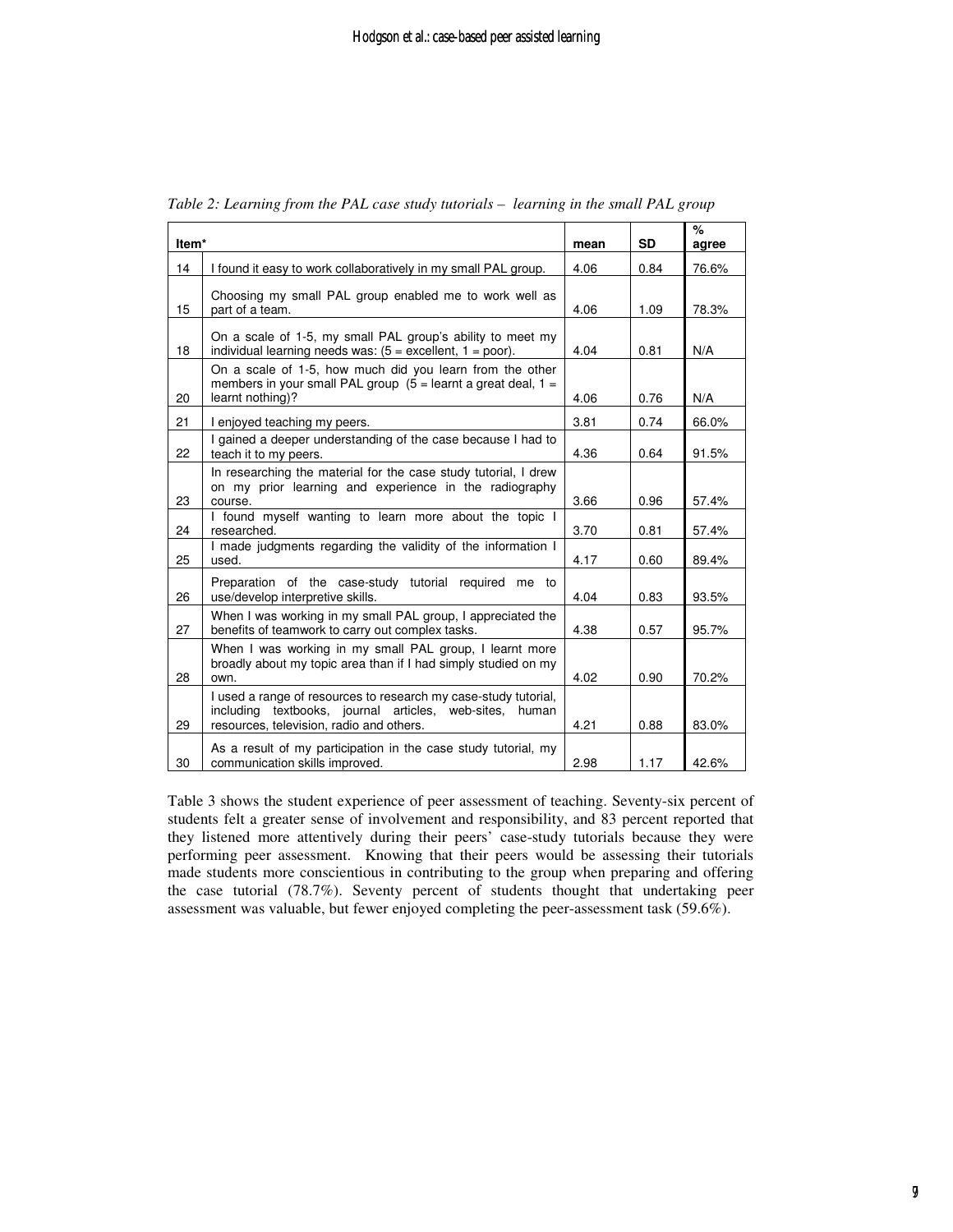*Table 3: Student experience of peer assessment of teaching* 

| <b>Item</b> |                                                                                                                                         | mean | <b>SD</b> | %<br>agree |
|-------------|-----------------------------------------------------------------------------------------------------------------------------------------|------|-----------|------------|
| 31          | As a result of performing peer assessment of the case-study<br>tutorials, I felt a greater sense of involvement and<br>responsibility.  | 3.94 | 0.70      | 76.6%      |
| 32          | In performing peer assessment I listened more attentively to<br>my peer's case-study tutorials.                                         | 4.06 | 0.70      | 83.0%      |
| 33          | Knowing that my peers would be assessing my group's case-<br>study tutorial made me more conscientious in contributing to<br>the group. | 4.06 | 0.76      | 78.7%      |
| 34          | I think performing peer assessment of the case-study tutorials<br>was valuable.                                                         | 3.79 | 0.78      | 70.2%      |
| 35          | enjoyed performing peer assessment of the case-study<br>tutorials.                                                                      | 3.64 | 0.92      | 59.6%      |

#### **Questionnaire – Open-ended Items**

There were 44 responses to the open-ended questions on the questionnaire describing the best aspects of the PAL program. These indicated that the most enjoyable aspects were watching the creativeness of peers' presentations, working with peers and participating interactively in the tutorials. Of 41 comments listing the least enjoyable aspects of the PAL program, the short time frame available to perform the tasks was the main concern. Other concerns included the amount of information covered by the case tutorials, confusion about the objectives of the PAL program, lack of confidence in teaching, how to assess their peers and requirements for the group written report.

#### **Assessment of Peer-group Contributions – Quantitative Results**

Students in seven of the 12 small PAL groups used the assessment of peer contributions to distinguish between group-member contributions, but the difference in marks in each of these groups was no more than three (in a total of 20), indicating that the group-member contributions were relatively even. Students in the remaining five small PAL groups all gave each other the same marks for contributions.

#### **Debriefing and Focus-group Results**

Fifty-six students (98.2%) attended the weekly debriefing sessions, which focused on what students were learning from aspects of the PAL process. All of those invited participated in the focus group (12 students, one from each small PAL group). The students' overwhelming response to the program was positive, with the main themes emerging relating to the a number of distinct aspects.

#### *Themes related to working in groups*

Students in the debriefing sessions referred to learning that resulted from dividing up roles and tasks as they prepared for and offered the tutorial; helping each other and sharing tasks, compared to working on their own ("Best work is done all together because we could bounce off each other and all contribute what we knew"); and communication in facilitating teamwork ("The group work was easier because we're all friends and we didn't have to get to know each other to work together"). Students identified working in groups as contributing most to their learning, ("I learnt more about myself and how I work as part of a team").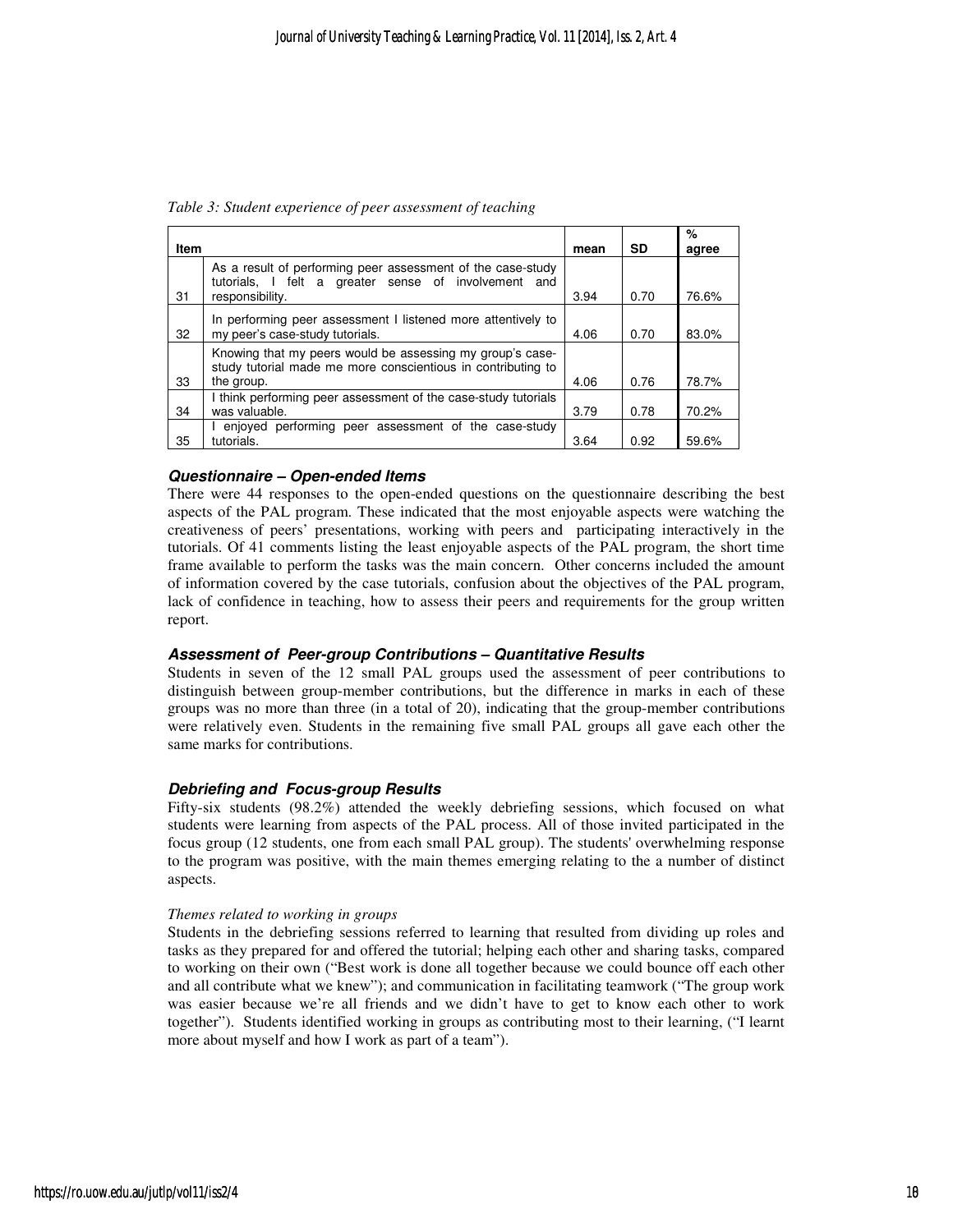Students in the focus group also stated that a significant value of the PAL program stemmed from working in small groups, and from their need to understand the case and the science behind it in order to explain it to others. They described having to "work out a way to explain it to your peers", going on to say "some of your material would not match their material and that would force you to go back and research again so that all your research can be put together". They refined their research, working together to agree on the content of the case and on how to facilitate the learning of their peers in the large class.

Focus-group data revealed that group dynamics varied, with some groups functioning well and others experiencing some dysfunction. Opinions on group selection also varied. Students recognised that group work reflected important aspects of the "real-life" work environment, not all of which were available when groups were self-selected; one student noted that "out in the real world you don't work in groups with your friends, you work with people you don't like, people who have different personalities, and you have to get used to it all".

*Themes related to teaching peers:* Students in the debriefing sessions referred to learning that resulted from preparing to teach, including researching the case in sufficient detail to be able to present it simply and logically to their peers ("Preparing yourself to present to your peers really consolidates your learning"; "Teaching helps learning. It is different from learning for yourself – you know it better"); trying to make the tutorial interesting, using strategies such as role plays and games; and determining whether peers were interested and engaged ("It was hard to tell if they were interested – they weren't looking at us, which we found distracting. But when they answered questions they really thought about it – they really tried"). Some groups noted that they now had a different attitude to teaching and to lecturers from the experience of teaching their peers ("Next time…we will have a completely different perspective on how they're teaching it because we've been though it now and can see the difficulties or what can go wrong and what can go well"). As a result, students perceived the value of learning from their peers ("We were interested to hear what our peers have to say – it's motivational – you pay respect to their presentations and they to yours"; "[Teaching our peers] showed our hard work reflected in their eyes").

In the focus group, students stated that they felt positive about "getting up in front" of their peers and teaching. Concerns expressed centred on the degree to which they were communicating, conveying the subject material they had prepared and engaging the learners. They recognised that in teaching they had to know the science beyond the presentation to manage the interaction with the learners: "You're supposed to know the answer as the teacher, and if someone asks you a question and you don't know the answer, well, what's the point, really?"

*Themes related to assessing peers' learning:* There were varied responses in the debriefing sessions as to what students learned from assessing their peers, though the main focus was on the design of assessment questions. Issues included the need to make the questions challenging to address the main concepts of the case: "We tried answering each other's questions, which gave us a better idea of what was difficult and what was easy and what was a realistic test of knowledge."

In the focus group, students stated that they valued the learning activities introduced by their peers. There was agreement that the tutorials evoked a high level of engagement: "It was good because we all speak same language, lecturers they are sometimes so into their own world that they forget who they are teaching to"; "We respect what they [peers] do, and we would expect the same in return for our presentation."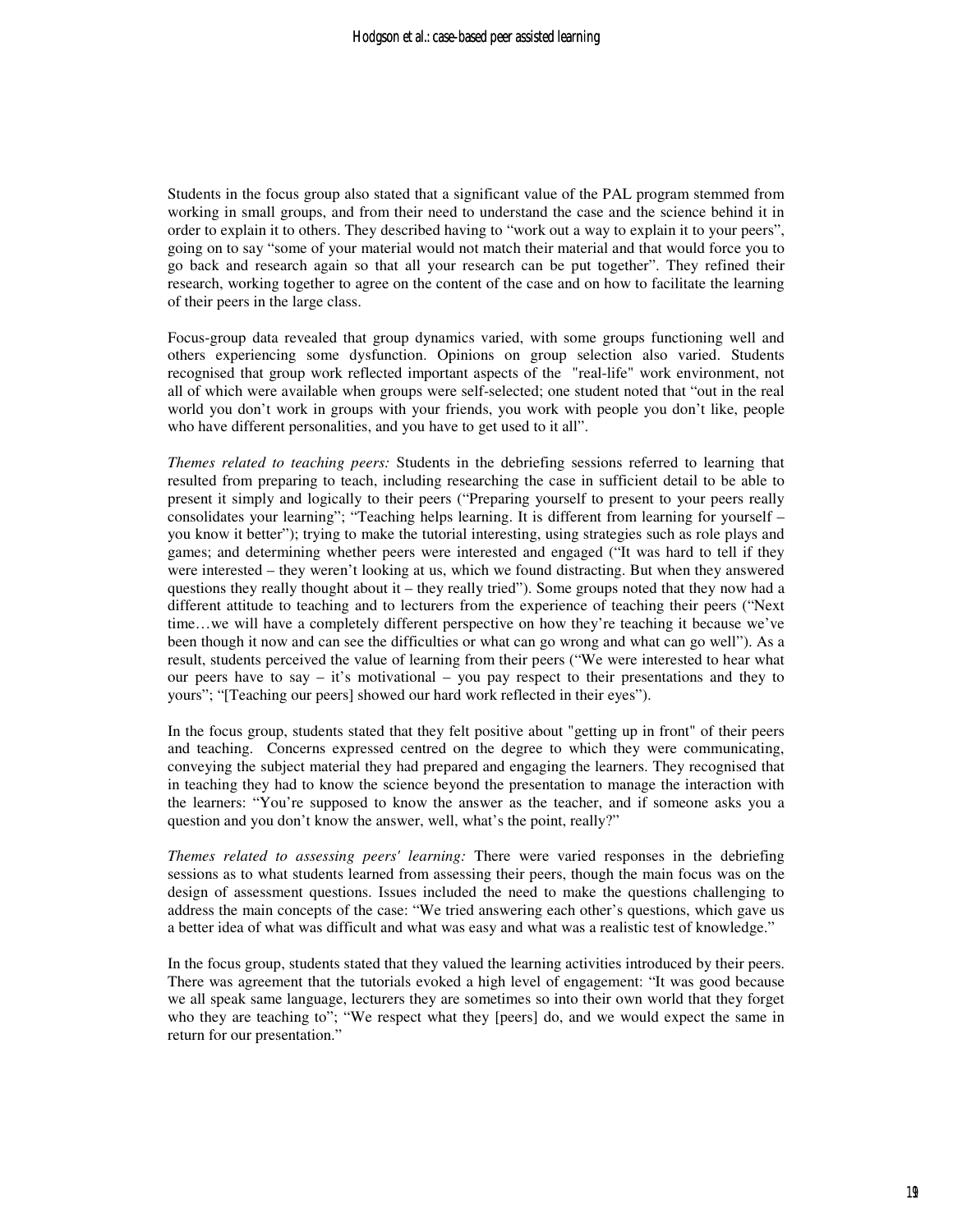*Themes related to peer feedback on teaching:* No dominant themes emerged from the debriefing sessions. Minor themes that emerged included the need to slow the pace and reduce the transmission of information in order to teach effectively ("Students can't take in everything at once. As a teacher you have to pace it") and the value of role playing and games to keep students engaged ("The role play kept them interested – almost everyone liked it. Otherwise it just would have been a big chunk of information being served up"). Five groups referred to the value of gaining feedback from their peers: "Getting feedback gives us an understanding of our progress."

In assessing their peers' tutorials, students in the focus group stated that they respected their peers, recognising the effort that the small groups had made ("I think we have a lot more respect for our peers [than for our teachers], and so I think we probably afford[ed] them more attention, knowing that we ourselves had to present..."). Some students were reluctant to be critical in their feedback on the tutorials, but the above comment that "we respect what they [peers] do, and we would expect the same in return for our presentation" suggested that the opportunity to give feedback was valued.

#### **Discussion**

This study of a group of second-year radiography students provides evidence that the integration of PAL and CBL can promote a positive student experience, offering an effective pedagogical approach. We acknowledge that the use of positive statements in the questionnaire may have had an impact on the results by suggesting agreement (for example, "I found the PAL case-study tutorials enjoyable"). While many students did not agree with some of these statements, the design of questionnaire would have been improved if it had contained a mixture of positively and negatively phrased items. The benefits of PAL (Topping 2005) and CBL (Curran et al. 2008; Williams 2009) for student engagement and learning have previously been reported, but the integration of the two offers additional benefits, particularly in relation to preparing students for the workplace. In this section we consider the findings as they relate to the research questions identified earlier.

#### **What was the students' experience of participation in case-based PAL?**

Students' acknowledgement of their enjoyment of the PAL/CBL program (and their perception of it as interesting and relevant, offering valuable learning and teaching opportunities) suggested that their experience of participation in case-base PAL was very positive. This was reinforced by responses that indicated that the PAL sessions were the highlight of the week, that students were positive about teaching their peers and that they enjoyed watching the creativity of peers and were highly engaged during their peers' tutorials. A particularly positive aspect of the experience of participation arose from working in groups, as indicated by the debriefing and focus-group responses, with students appreciating the ability to share tasks, as it enabled them to manage the complexity of the case tutorial and to achieve more than if they had worked on their own (Peplow 1996, 1998; Williams 2009). Tariq (2005) described peer learning benefits in terms of informality with greater freedom to ask questions and less pressure to answer questions correctly. Our study showed that students also valued the creativity of their peers with opportunities to learn in different ways compared to lecturer-led sessions. However, some aspects of the experience were less positive. For example, some students expressed reservations about the short time frame (one week) for preparation and 'information overload'. The short time frame for the PAL/CBL tutorial preparation resulted from timetabling restrictions and is a factor which would need to be considered by staff who are thinking of implementing a PAL/CBL program. Despite these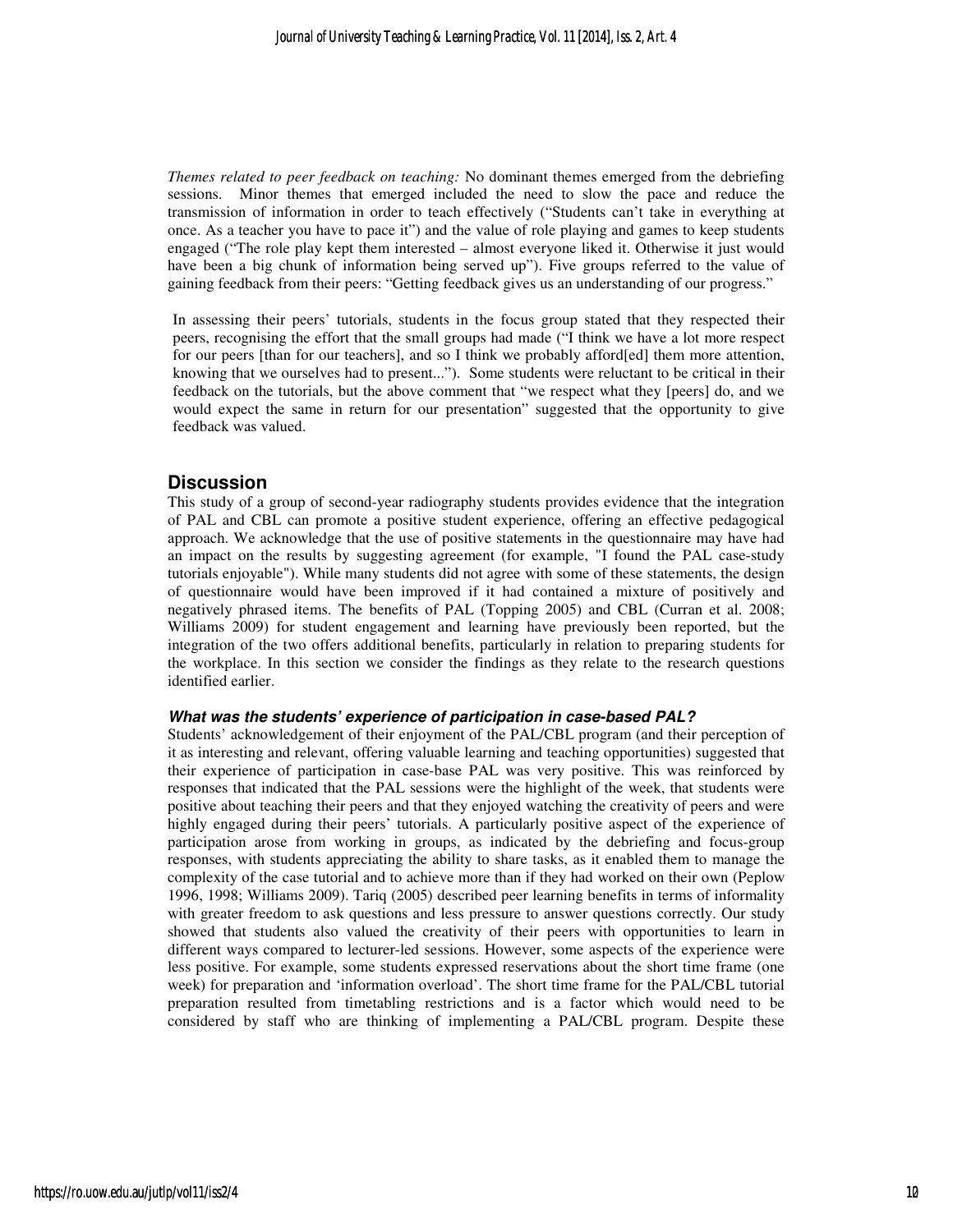reservations, students' responses indicated the value of case-based PAL, with participation in the small groups and teaching their peers providing the most positive experiences in the program.

#### **What were the students' experiences of teaching, learning and assessment in the PAL/CBL program?**

Students recognised that "teaching helps learning", and that, as teachers, they needed to engage their peers in learning. They valued the experience of being taught by their peers. Because they all spoke the "same language", students felt they could effectively teach and learn together, noting that the respect they had for their peers had a beneficial effect on both the teaching and learning aspects of the PAL/CBL program (Khaw et al. 2011; Topping & Ehly 1998). The case on which students based their tutorial gave them an authentic context for their small-group work, in researching and preparing for their tutorial and in teaching their peers, and helped engage students in the large group by providing a clinical application that showed "how it occurs in real life" (Kibble 2009; Mattick & Knight 2009).

Although many students were positive about their experience of learning in the case-study tutorials, questionnaire scores on how much students had learned from their peers showed only moderate results. Kibble (2009), using supplemental instruction in a PAL program, also found a moderate increase in student learning (increase of one median point on a five-point Likert scale). In contrast, students highly valued their small groups for cognitive development and completing complex tasks, supporting the findings of Ladyshewsky and Gardner (2008). Questionnaire responses indicated limitations of the experience in motivating students to learn, becoming more capable students or developing their communication skills. However, there was some ambiguity in these results, as the debriefing and focus-group comments about motivation and communication were more positive. Overall, students' responses suggested that they learned more from teaching and preparing to teach than from learning in the large group.

Peer-assessment practices can motivate and engage students with learning (Taras 2010). The PAL/CBL program incorporated three episodes of peer assessment (assessing teaching, assessing learning and assessing contributions to group work). In general, students valued the experience of assessing the teaching of their peers (in the small group) because it motivated them to engage in the tutorial. However, fewer of them (although still a majority) enjoyed the experience of performing peer assessment. The students in the small groups appreciated the feedback from their peers in the large group, as it affirmed their hard work and their success in teaching, thereby building confidence and giving them feedback on ways to improve (Bloxham & West 2004; Khaw et al. 2011). The peer assessment of contributions to group work did not indicate a problem with unequal contributions (Kench et al. 2009), though the similarity of grades given appears to confirm that students were reluctant to give their peers widely differing grades (Boud & Falchikov 2006; Kommalage & Imbulgoda 2010). The episodes of peer assessment of teaching were valued by students as both givers and receivers of feedback. There is potential for further exploration of peer assessment of both learning and group contributions in a PAL/CBL setting. Nevertheless, the outcomes support the benefits of integrating peer assessment in PAL suggested by others, including developing students' ability to use criteria to assess peers and gaining an awareness of their own achievements, both of which contribute to their development as learners and teachers (Bloxham & West 2004; Khaw et al. 2011).

#### **Is integrating PAL/CBL program an effective pedagogical approach?**

There was considerable evidence from all data sources that the combination of PAL and CBL provided an effective pedagogical approach, adding important dimensions to the program that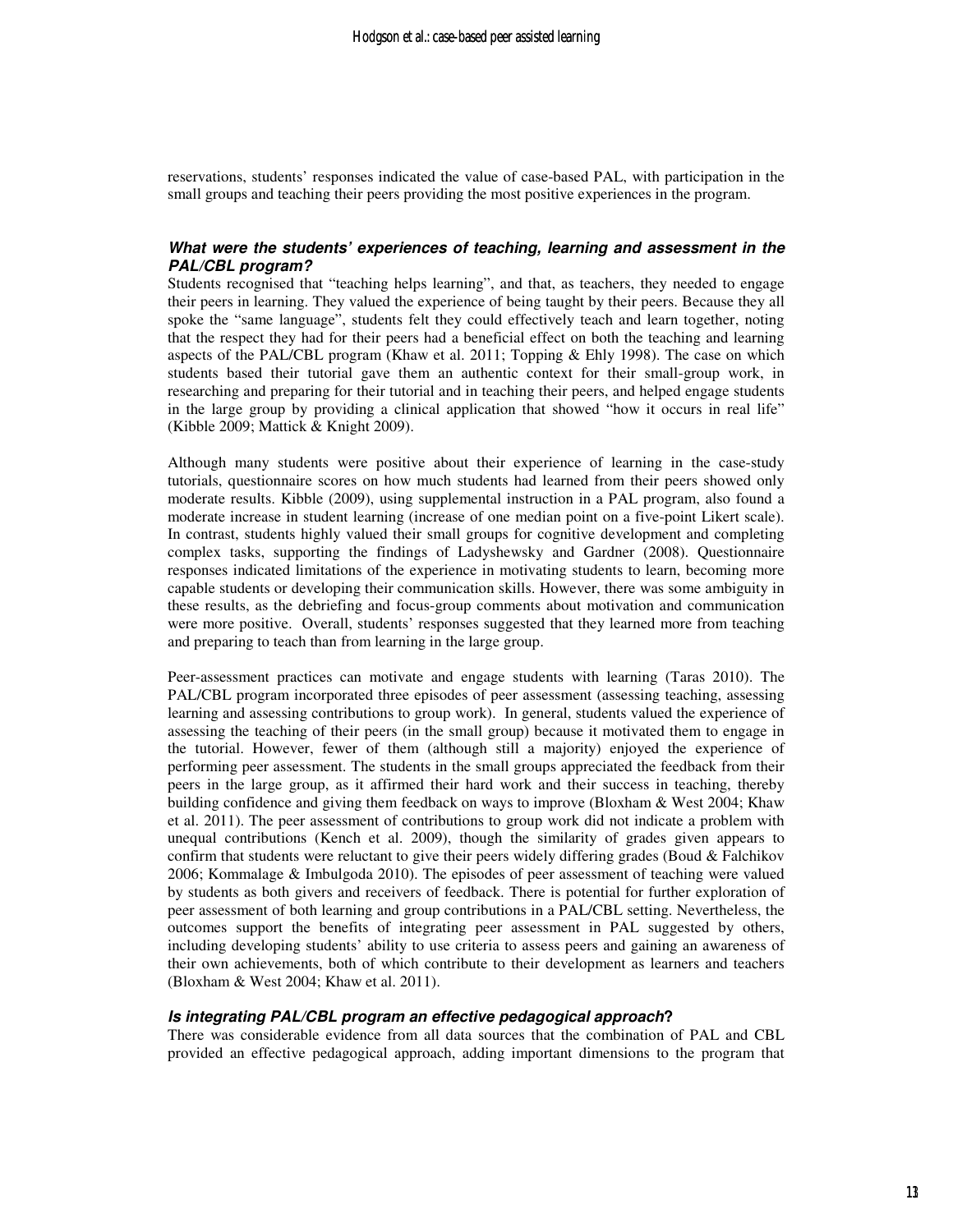helped students frame both their research and their teaching. This was indicated by the positive questionnaire responses on the contribution of the cases to learning, particularly through their use in the small PAL groups to prepare for the case-study tutorials. The value of the cases was reinforced by focus-group comments elaborating on their role in framing research. A number of students also valued the scope for creativity that the cases provided, offering opportunities for the use of activities such as role play, games and quizzes as ways to engage their peers. The work undertaken in the small groups, in particular, indicated the value of integrating PAL and CBL as an effective pedagogical approach. Students worked in higher cognitive domains, sourcing, integrating and critiquing information for their case tutorial. They had to learn the content "better" to "work out a way to explain it to their peers". However, engagement with the tutorial by students in the large PAL group does not necessarily enhance learning, as indicated by the apparent limitations to learning in the large group noted earlier. This is an important area for further research with respect to the pedagogical value of the PAL/CBL program.

#### **Is the use of case-based PAL an effective way of preparing of students for the workplace?**

In the context of preparing students for professional work as radiographers, the use of authentic cases to integrate multiple disciplines and then present and discuss the case with peers offered students a number of realistic experiences relevant to their future professional lives (Ladyshewsky & Gardner 2008; Mattick & Knight 2009). Recognition of the value of teamwork was demonstrated in results from all three data sources, though the focus group data provided evidence that students saw that the benefits of working in groups with their friends did not reflect the 'real world'. Self-selection of small PAL groups resulted in friends working together which reduced the time required for group formation and performance compared to randomly selected groups, and limited their exposure to one of the aspects of working in groups which would help students prepare for the workplace.

Given the socially constructed and highly situated nature of learning in work and life settings (Boud & Falchikov 2006), the PAL/CBL program contributed to the development of generic workplace skills as it encouraged students to demonstrate a sense of responsibility for learning from and working with their peers, and an awareness of the efforts made by their peers (Boud, Cohen & Sampson 1999; Kench et al. 2009). An awareness of fellow workers' contributions is important in many workplaces for harmonious teamwork. Despite the ambiguous results mentioned earlier relating to students' opinion of the value of the PAL/CBL program for improving their communication skills, qualitative data suggested that they felt communication was an important aspect. For example, students felt that they had to "work out a way to explain things" to their peers, indicating the need for good communication. These are skills that are vital for a radiographer, who must communicate with the patient and other health workers in health-care settings.

# **Conclusion**

The PAL/CBL program in a radiologic biology unit in the Bachelor of Radiography and Medical Imaging course offered students many benefits and opportunities, particularly through the experience of working in groups and teaching their peers. It was apparent that students working in small groups to research a case and teach their peers felt that they gained considerable knowledge and understanding about the multidisciplinary aspects of radiologic biology. Students' engagement in the program as members of the large PAL group and their role in giving feedback on the tutorial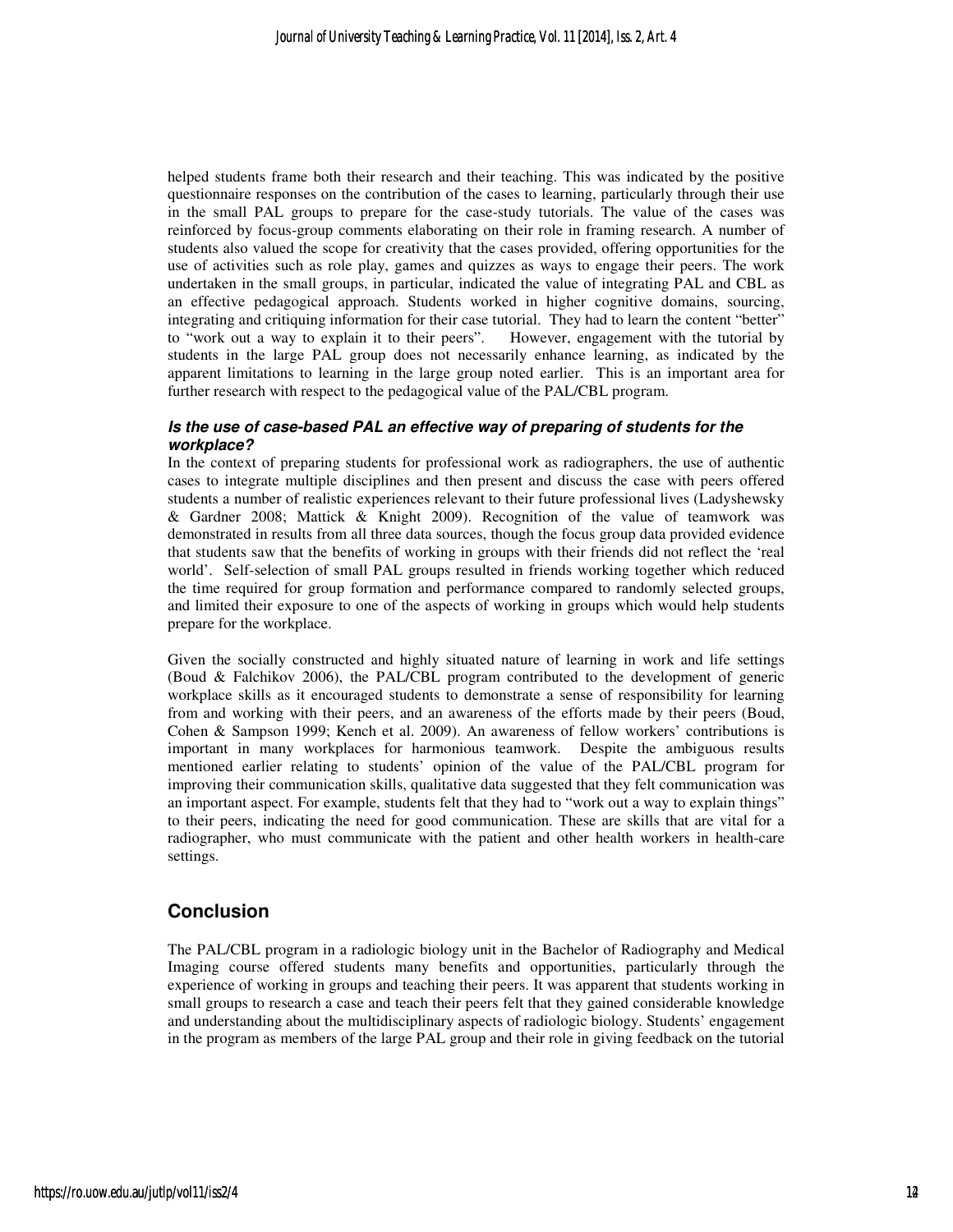contributed to their motivation. However, the extent to which this involvement improved their learning of radiologic biology is less clear. Further development of the role of peer assessment of learning in the program, and exploration of its significance, may shed light on this aspect. Integration of PAL with CBL contributed to the effectiveness of the pedagogy of the program by providing a real-life context for teaching and learning. Students recognised that interacting with peers would be an important aspect of their working lives, and that the program offered them opportunities to prepare for this. Further development and evaluation of this approach with other groups of students in vocational and non-vocational courses would determine the broader pedagogical effectiveness of integrating PAL and CBL.

#### **References**

Biggs, JB & Tang, C 2007. *Teaching for Quality Learning at University,* Society for Research in Higher Education & Open University Press, Maidenhead.

Bloxham, S & West, A 2004. Understanding the rules of the game: marking peer assessment as a medium for developing students' conceptions of assessment. *Assessment & Evaluation in Higher Education,* vol. 29, no. 6, pp. 721-733.

Boud, D, Cohen, R & Sampson, J 1999. Peer learning and assessment. *Assessment & Evaluation in Higher Education,* vol. 24, no. 4, pp. 413-426.

Boud, D & Falchikov, N 2006. Aligning assessment with long-term learning. *Assessment & Evaluation in Higher Education,* vol. 31, no. 4, pp. 399-413.

Boud, D & Feletti, GI 1997. *The challenge of problem-based learning* (2nd ed.), Kogan Page, London.

Braun, V, & Clarke, V 2006. Using thematic analysis in psychology. *Qualitative Research in Psychology,* vol. 3, no. 2, 77-101.

Brown, JS, Collins, A & Duguid, P 1989. Situated cognition and the culture of learning. *Educational Researcher*, vol. 18, no. 1, pp. 32-42.

Corden, RE 2001. Group discussion and the importance of a shared perspective: learning from collaborative research. *Qualitative Research*, vol. 1, no. 3, pp. 347-367.

Curran, VR, Sharpe, D, Forristall, J & Flynn, K 2008. Student satisfaction and perceptions of small group process in case-based interprofessional learning. *Medical Teacher,* vol. 30, pp. 431- 433.

Falchikov, N 2005. *Improving Assessment through Student Involvement,* RoutledgeFalmer, London.

Falchikov, N. (2007). The place of peers in learning and assessment. In Boud, D & Falchikov, N (eds.), *Rethinking Assessment in Higher Education: Learning for the Longer Term,* Routledge, Abingdon, UK.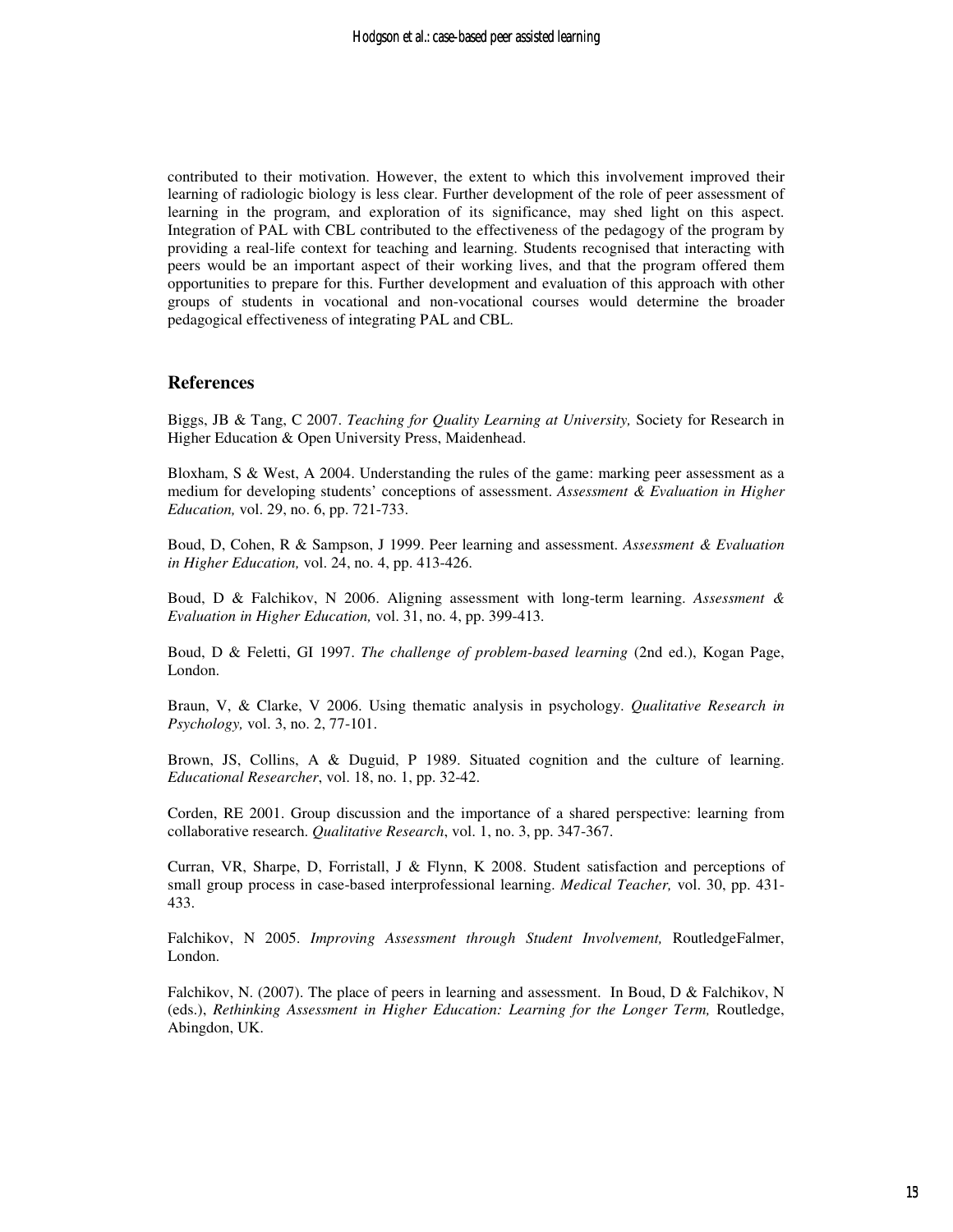Gurkas, ID, Miles, S, Heylings, DJ & Leinster, SJ 2008. Medical students' perceptions of peer feedback on an anatomy self-selected study module. *Medical Teacher,* vol. 30, pp. 812-814.

Hammond, JA, Bithell, CP, Jones, L & Bidgood, P 2010. A first year experience of studentdirected peer-assisted learning. *Active Learning in Higher Education,* vol. 11, pp. 201-212.

Houston, K & Lazenbatt, A 1996. A peer-tutoring scheme to support independent learning and group project work in mathematics. *Assessment & Evaluation in Higher Education,* vol. 2, pp. 251-266.

Kam, J, Mitchell, R, Tai, J, Halley, E & Vance, S 2010. A peer-assisted vertical study program (VESPA) for medical students: results of a pilot study. *Focus on Health Professional Education,*  vol. 11, no. 2, pp. 76-79.

Kench, P, Field, N, Agudera, M & Gill, M 2009. Peer assessment of individual contributions to a group project: student perceptions. *Radiography*, vol. 15, pp. 158-165.

Khaw, C, Tonkin, A, Kildea, H & Linn, A 2011. Peer observer feedback sheets: a tool for structured feedback. *Focus on Health Professional Education,* vol. 12, no. 3, pp. 41-52.

Kibble, JD 2009. A peer-led supplemental tutorial project for medical physiology: implementation in a large class. *Advances in Physiology Education,* vol. 33, pp. 111-114.

Kommalage, M & Imbulgoda, N 2010. Introduction of student-led physiology tutorial classes to a traditional curriculum. *Advances in Physiology Education,* vol. 34, pp. 65-69.

Ladyshewsky, RK & Gardner, P 2008. Peer assisted learning and blogging: a strategy to promote reflective practice during clinical fieldwork. *Australasian Journal of Educational Technology*, vol. 24, no. 3, pp. 241-257.

Longfellow, E, May, S, Burke, L & Marks-Maran, D 2008. "They had a way of helping that actually helped": a case study of a peer-assisted learning scheme. *Teaching in Higher Education,*  vol. 13, pp. 93-105.

Mattick, K & Knight, L 2009. The importance of vocational and social aspects of approaches to learning for medical students. *Advances in Health Science Education,* vol. 14, pp. 629-644.

McLuckie, J & Topping, KJ 2004. Transferable skills for online peer learning. *Assessment & Evaluation in Higher Education,* vol. 29, no. 5, pp. 563-584.

Peplow, P 1996. Video-conferencing for small-group discussion sessions of a case-based learning programme in anatomy. *Medical Teacher,* vol. 18, no. 4, pp. 309-317.

Peplow, P 1998. Attitudes and examination performance of female and male medical students in an active, case-based learning programme in anatomy. *Medical Teacher,* vol. 20, no. 4, pp. 349- 355.

Taras, M (2010). Student self assessment: processes and consequences. *Teaching in Higher Education,* vol. 15, no. 2, pp. 199-209.